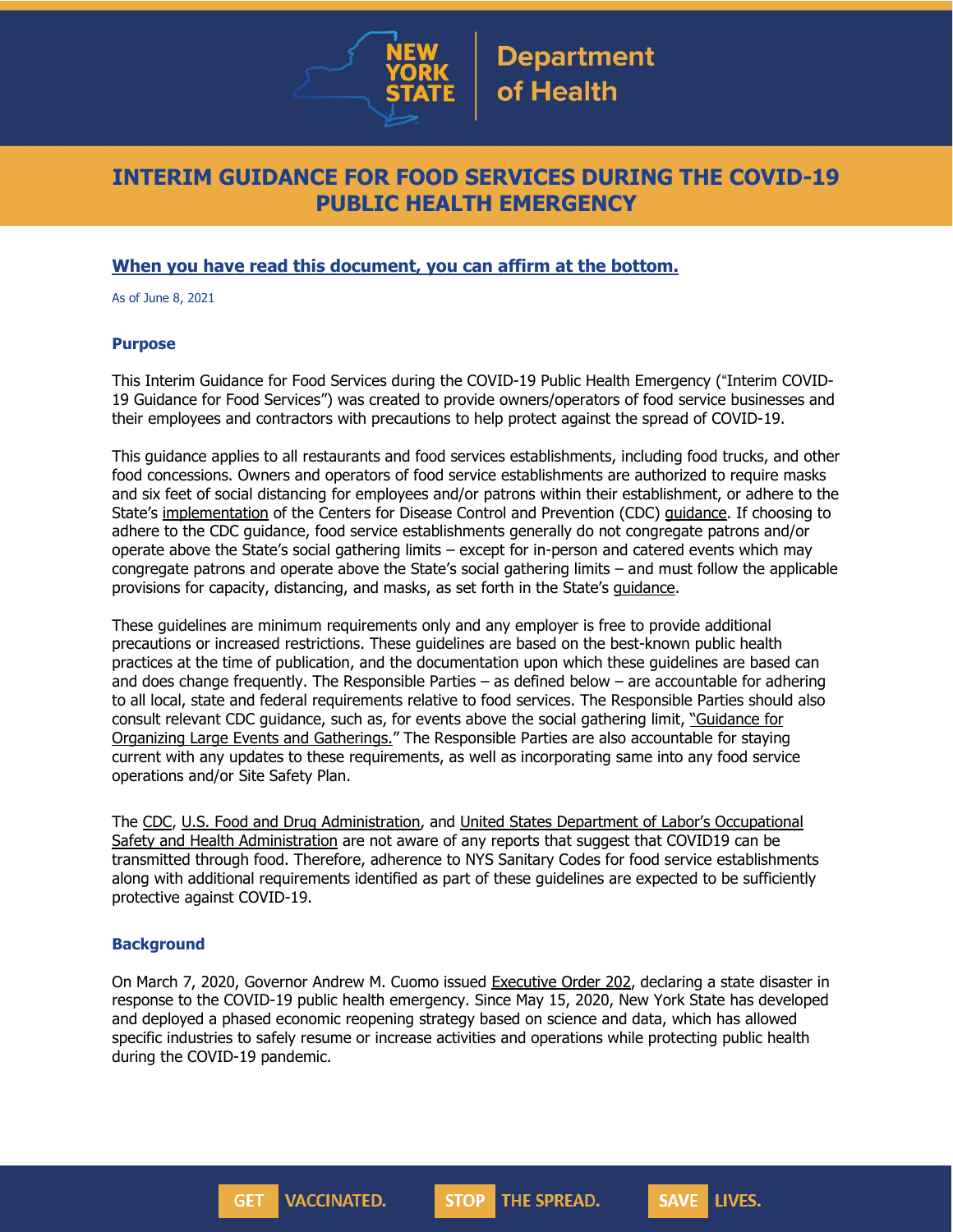In addition to the following standards, businesses must continue to comply with the guidance and directives for maintaining clean and safe work environments issued by the New York State Department of Health (DOH).

Please note that where guidance in this document differs from other guidance documents issued by New York State, the more recent guidance shall apply.

#### **Standards for Responsible Food Services in New York State**

No food service operation can occur without meeting the following minimum State standards, as well as applicable federal requirements, including but not limited to such minimum standards of the Americans with Disabilities Act (ADA), CDC, Environmental Protection Agency (EPA), and United States Department of Labor's Occupational Safety and Health Administration (OSHA).

The State standards contained within this guidance apply to food services in operation during the COVID-19 public health emergency until rescinded or amended by the State. The operator of the food service site, or another party as may be designated by the operator (in either case, "the Responsible Parties"), shall be responsible for meeting these standards. As [announced](https://www.governor.ny.gov/news/governor-cuomo-announces-most-remaining-covid-19-restrictions-be-lifted-when-70-adult-new) by Governor Cuomo on June 7, 2021, most of the remaining COVID-19 restrictions will be lifted once 70 percent of New Yorkers aged 18 or older have received the first dose of their COVID-19 vaccination series. The State's New York Forward industry specific guidelines — including capacity restrictions, social distancing, cleaning and disinfection, health screening, and contact information for tracing — will become optional for food services. However, unvaccinated individuals will still be responsible for maintaining proper social distancing of six feet and wearing a mask as per federal CDC guidance referenced above. Consistent with the State's [implementation](https://www.governor.ny.gov/sites/default/files/2021-05/NYS_CDCGuidance_Summary.pdf) of the recent CDC [guidance,](https://www.cdc.gov/coronavirus/2019-ncov/vaccines/fully-vaccinated-guidance.html) masks will still be required for unvaccinated individuals. Large-scale event venues – defined as indoor venues of greater than 1,500 attendees and outdoor venues of greater than 2,500 attendees – as well as Pre-K to 12 schools, public transit, homeless shelters, correctional facilities, nursing homes and health care settings will be exempt from the restriction lift. In those settings, New York State's existing COVID-19 health protocols will remain in effect.

The following guidance is organized around three distinct categories: people, places, and processes.

# **I. PEOPLE**

### **A. Physical Distancing**

- Responsible Parties must ensure that capacity is limited by the space available for employees and patrons to maintain the required social distance as set forth by the State's [guidance,](https://www.governor.ny.gov/sites/default/files/2021-05/NYS_CDCGuidance_Summary.pdf) consistent with the CDC's guidelines for fully vaccinated individuals.
	- $\circ$  Full vaccination status is defined as having completed the COVID-19 vaccination series of a Food and Drug Administration (FDA) or DOH authorized vaccine at least 14 days prior to the date of the event.
	- $\circ$  In accordance with the State's guidance, Responsible Parties may allow fully vaccinated employees and patrons to be spaced at full capacity without six feet distancing within either the entire establishment or a separate, designated part of the establishment, provided that all individuals are fully vaccinated.
- Responsible Parties must abide by the face covering requirements for employees and patrons as set forth by the State's [guidance,](https://www.governor.ny.gov/sites/default/files/2021-05/NYS_CDCGuidance_Summary.pdf) consistent with the CDC's [guidelines](https://www.cdc.gov/coronavirus/2019-ncov/vaccines/fully-vaccinated-guidance.html) for fully vaccinated individuals.



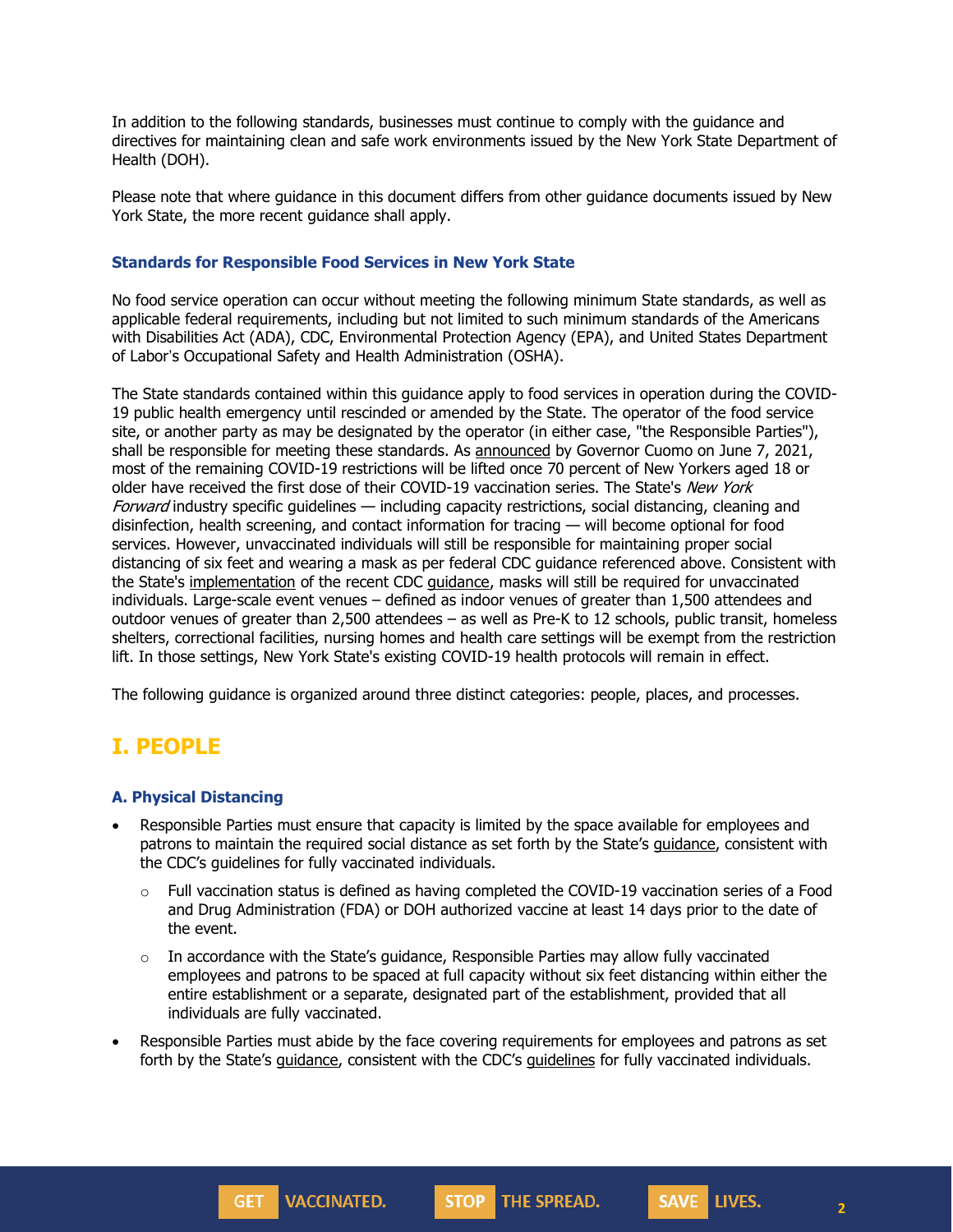- $\circ$  Per Executive Order 202.34, as extended, Responsible Parties may deny admittance to individuals who fail to wear face coverings.
- $\circ$  Any face covering requirement must be applied in a manner consistent with the federal Americans with Disabilities Act (ADA) and New York State and City Human Rights Laws, as applicable.
- Responsible Parties may accept proof of vaccination status through paper form, digital application, or the State's Excelsior Pass, which provides secure, digital proof of vaccination status, as well as recent negative diagnostic COVID-19 test results.
- Responsible Parties should ensure that a distance of at least six feet is maintained between all employees and patrons at all times in locations where vaccination status is unknown or in unvaccinated sections (e.g., common areas), unless safety or the core activity requires a shorter distance.
	- $\circ$  Responsible Parties may eliminate social distancing requirements for employees and/or patrons if such individuals present proof of full vaccination status. Proof of full vaccination status – as defined as having completed the COVID-19 vaccination series of an FDA or DOH authorized vaccine at least 14 days prior to the date of the event - can be provided by patrons through paper form, digital application, or the State's Excelsior Pass. For settings that do not typically congregate patrons and/or operate below the social gathering limit, Responsible Parties can also rely on self-reporting (e.g., honor system).
- Responsible Parties must ensure that a distance of at least six feet is maintained between employees and patrons, except for members of the same immediate party/household/family, at all times, unless safety or the core activity requires a shorter distance; or individuals are fully vaccinated as set forth by the State's [guidance,](https://www.governor.ny.gov/sites/default/files/2021-05/NYS_CDCGuidance_Summary.pdf) consistent with the CDC's [guidelines.](https://www.cdc.gov/coronavirus/2019-ncov/vaccines/fully-vaccinated-guidance.html)

• **For Responsible Parties who are not adhering to the State's implementation of the CDC guidance for fully vaccinated individuals, the following provisions requiring masks and six feet of social distancing for employees and/or patrons continue to apply:**

- For the purposes of this guidance, "outdoor space" is defined as an open-air space designated for the consumption of food and/or beverage, which may have a temporary or fixed cover (e.g. awning or roof) so long as such cover has at least two open sides for airflow. Within such outdoor space, all tables with seats must be at least six feet from any other table, seat, patron, or pedestrian thoroughfare or corridor; provided, however, if a bar or restaurant seeks to use contiguous public space (e.g. sidewalk) pursuant to [Executive](https://www.governor.ny.gov/news/no-20238-continuing-temporary-suspension-and-modification-laws-relating-disaster-emergency) Order 202.38, the applicable local municipality, if allowing such usage, may determine alternative spacing of tables from pedestrian thoroughfares or corridors upon a consideration of the volume of pedestrian traffic on sidewalks, availability of sidewalk space, and avoidance of unnecessary congestion, or alternatively, the local municipality may require the bar or restaurant to erect a physical barrier of at least five feet in height if six feet of distance cannot be maintained between tables and a pedestrian thoroughfare or corridor.
- $\circ$  Responsible Parties should ensure that a distance of at least six feet is maintained among workers at all times, unless the core activity requires a shorter distance (e.g., cooking, cleaning, clearing tables, maintenance). Regardless of physical distance, Responsible Parties must ensure all employees wear an acceptable face covering at all times. Patrons must also wear face coverings at all times, except while seated; provided, however, that the patron is over the age of two and able to medically tolerate such covering.
	- Acceptable face coverings for COVID-19 include but are not limited to cloth-based face coverings and disposable masks that cover both the mouth and nose.

**STOP** THE SPREAD.

**VACCINATED.** 

GET<sub>1</sub>

**3**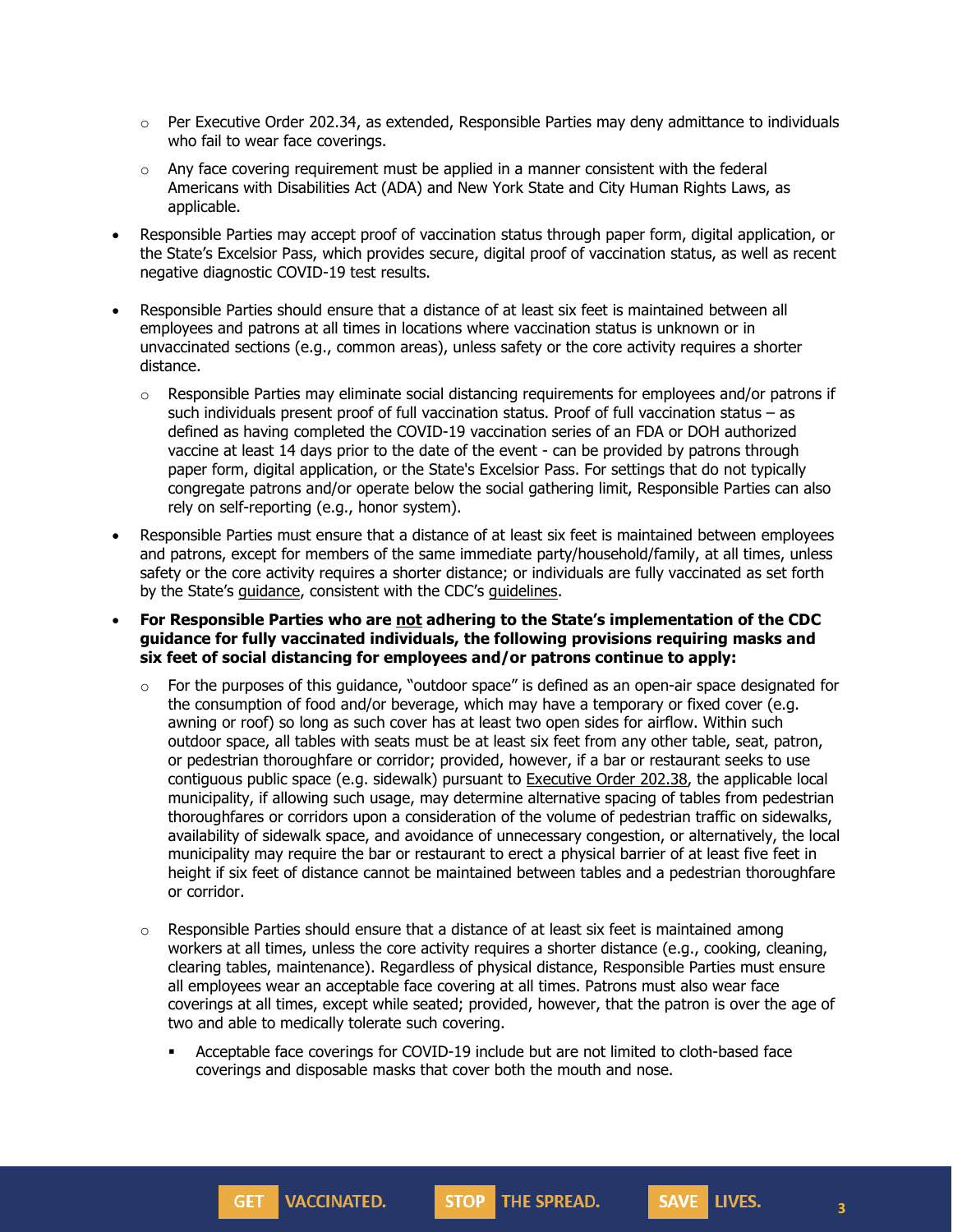- **■** However, cloth, disposable, or other homemade face coverings are not acceptable face coverings for workplace activities that typically require a higher degree of protection for personal protective equipment (PPE) due to the nature of the work. For those activities, N95 respirators or PPE used under existing industry standards should continue to be used, as is defined in accordance with OSHA [guidelines.](https://www.osha.gov/SLTC/personalprotectiveequipment/)
- $\circ$  Responsible Parties must ensure that outdoor capacity is limited to the number of tables that can be safely and appropriately arranged such that each table is a minimum of six feet away from another.
- $\circ$  Responsible Parties must ensure that indoor and outdoor tables with seating for customers are separated by a minimum of six feet in all directions. Wherever distancing is not feasible between tables, Responsible Parties must enact physical barriers between such tables. The physical barriers must be at least five feet in height and must not block emergency and/or fire exits.
	- **EXE** Responsible Parties may allow customers to sit at indoor and outdoor bar areas, provided a distance of at least six feet can be maintained between parties (i.e. groups of patrons).
	- **Responsible Parties must ensure that bar area staff keep a distance of at least six feet** between each other and/or customers, when possible.
	- **.** Individuals seated at a table must be members of the same party but may be from different households. Further, individuals who are members of the same party may arrive, be seated, and depart at different times so long as their interactions remain limited to only other party members.
	- Communal tables in which multiple parties are seated at the same large table are only permitted if a distance of at least six feet can be maintained between the parties.
- $\circ$  Responsible Parties offering restroom access to customers must promote social distancing within and while waiting for restrooms.
- $\circ$  Responsible Parties may modify the use and/or restrict the number of work stations and employee seating areas, so that employees are at least six feet apart in all directions (e.g. sideto-side and when facing one another) and are not sharing areas without cleaning and disinfection between use. When distancing is not feasible (e.g. pick-up stations, cash registers), Responsible Parties may enact physical barriers (e.g. plastic shielding walls) in areas where they would not affect air flow, heating, cooling, or ventilation) and must not block emergency and/or fire exits.
	- If used, physical barriers should be put in place in accordance with OSHA guidelines.
	- Physical barrier options may include: strip curtains, plexiglass or similar materials, or other impermeable dividers or partitions.
- Responsible Parties should ensure occupancy of small spaces (e.g., freezers or storage rooms) never exceeds capacity required to maintain social distancing, unless all employees in such space at the same time are wearing acceptable face coverings or are fully vaccinated. Responsible Parties should increase ventilation with outdoor air to the greatest extent possible (e.g. opening windows and doors to kitchen), while maintaining safety protocols.
- Responsible Parties should put in place measures to reduce bi-directional foot traffic using tape or signs with arrows in narrow aisles, hallways, or spaces, and post signage and distance markers denoting spaces of six feet in all commonly used areas and any areas in which lines are commonly formed or people may congregate (e.g. clock in/out stations, health screening stations, breakrooms).

**STOP** THE SPREAD.

▪ Responsible Parties must clearly signal six foot spacing in:

**VACCINATED.** 

**GET** 

**4**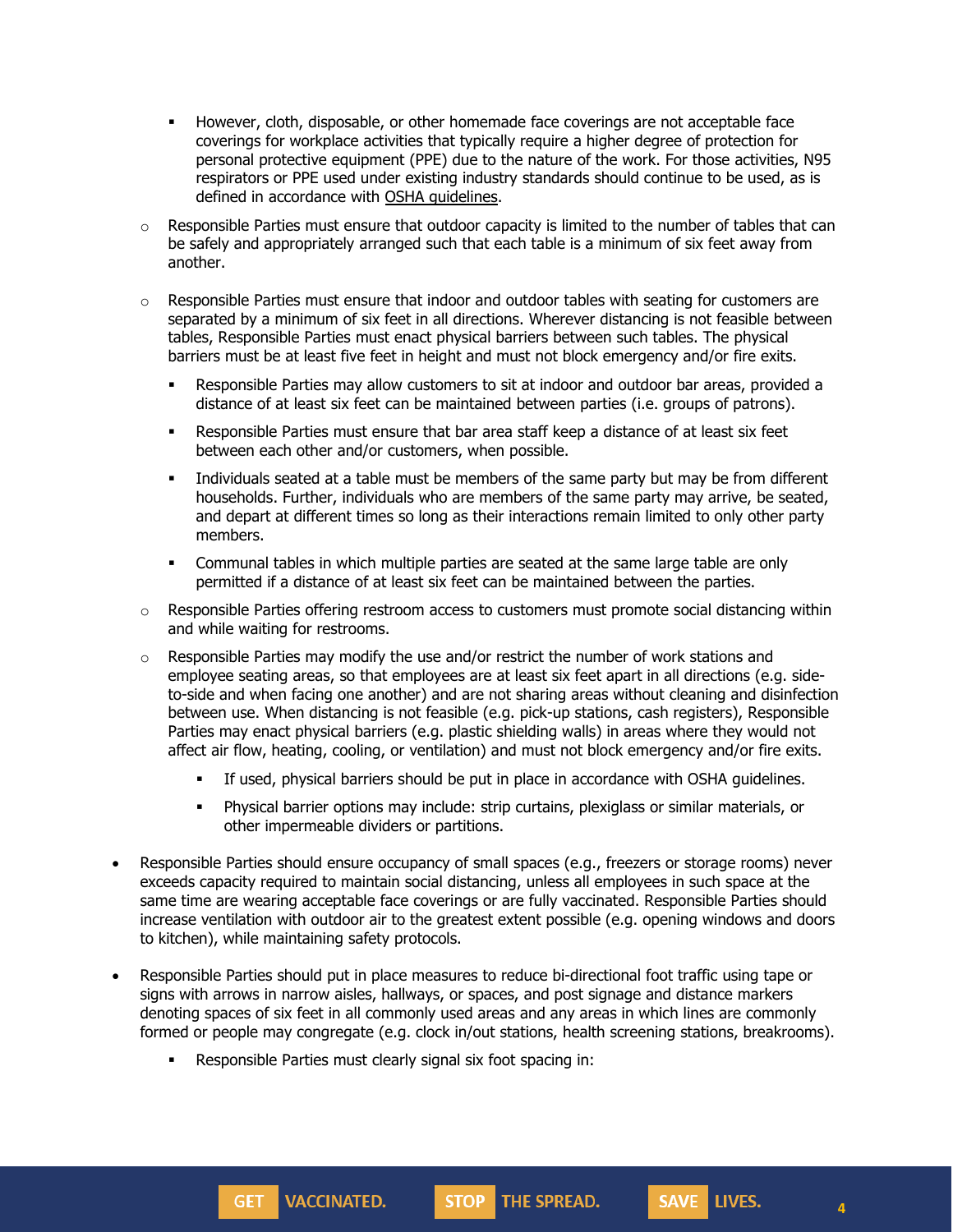- **Any lines for customers waiting to order, pick up food, be seated, or use the restroom (e.g.** by using tape or other equally effective means); and
- Any pick-up or payment location (e.g. counter, table, register).
- Responsible Parties must designate entrances/exits for customers and separate entrances/exits for employees, where possible.
- Responsible Parties should encourage customers to wait in their car or outside at an appropriate social distance until food is ready to be picked up or they are ready to be seated.
- Responsible Parties should encourage customers to place remote orders online or by phone.
- Where possible, Responsible Parties should allow for contactless order, payment, delivery, and pickup and/or implement curbside pick-up.
	- $\circ$  When contactless payment is not feasible, Responsible Parties should minimize the use of billfolds and present paper receipts only.
- Responsible Parties should consider allowing customers that will be seated to order ahead of time to limit the amount of time spent in the establishment.
- Responsible Parties must post signs throughout the site, consistent with DOH COVID-19 signage. Responsible Parties can develop their own customized signage specific to their workplace or setting, provided that such signage is consistent with the Department's signage. Signage should be used to remind employees and patrons to:
	- $\circ$  Cover their nose and mouth with a face covering, as set forth by the State's guidance, consistent with the CDC's guidelines.
	- o Properly store and, when necessary, discard PPE.
	- o Adhere to physical distancing instructions, as set forth by the State's guidance, consistent with the CDC's guidelines.
	- $\circ$  Report symptoms of or exposure to COVID-19, and how they should do so.
	- $\circ$  Follow hand hygiene and cleaning and disinfection guidelines.
	- o Follow appropriate respiratory hygiene and cough etiquette.

**VACCINATED.** 

GET<sub>1</sub>

### **B. Gatherings in Enclosed Spaces**

- Responsible Parties must limit in-person employee gatherings (e.g. staff meetings) to the greatest extent possible and use other methods such as video or teleconferencing whenever possible, per CDC guidance "Interim Guidance for Businesses and Employers to Plan and Respond to [Coronavirus](https://www.cdc.gov/coronavirus/2019-ncov/community/guidance-business-response.html) Disease 2019 [\(COVID-19\)](https://www.cdc.gov/coronavirus/2019-ncov/community/guidance-business-response.html)". When videoconferencing or teleconferencing is not possible, Responsible Parties should hold meetings in open, well-ventilated spaces and ensure that individuals maintain six feet of social distance between one another (e.g. if there are chairs, leave space between chairs, have employees sit in alternating chairs).
- Responsible Parties should encourage social distancing by limiting occupancy or closing non-essential amenities and communal areas that do not allow for appropriate social distancing. If open, Responsible Parties must make hand sanitizer or disinfecting wipes available near such amenities (e.g. vending machines, communal coffee stations).

STOP THE SPREAD.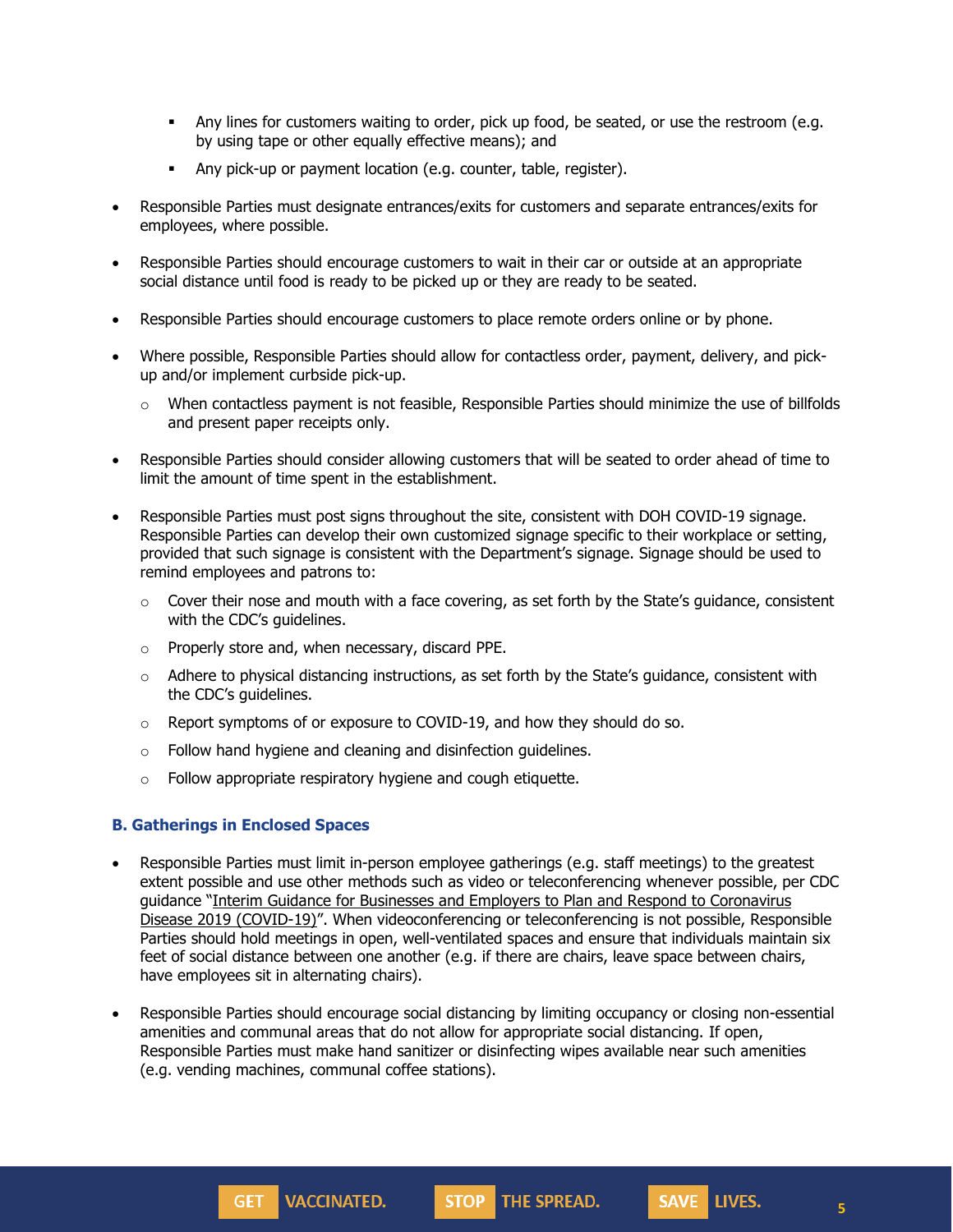- Responsible Parties should put in place practices for adequate social distancing in small areas, such as restrooms and breakrooms, and should develop signage and systems (e.g. flagging when occupied) to restrict occupancy when social distancing cannot be maintained in such areas.
	- $\circ$  Responsible Parties operating food trucks should implement such practices to the extent practicable.
- Responsible Parties should stagger schedules for their employees to observe social distancing (i.e. six feet of space) for any gathering (e.g. breaks, meals, shift starts/stops).

### **C. Workplace Activity**

- Responsible Parties must take measures to reduce interpersonal contact and congregation, through methods such as:
	- o Adjusting workplace hours;
	- o reducing on-site workforce to accommodate social distancing guidelines;
	- $\circ$  shifting design (e.g. A/B teams, staggered arrival/departure times);
	- $\circ$  prioritizing tasks that allow for social distancing over those that do not;
	- $\circ$  avoiding multiple crews and/or teams working in one area by staggering scheduled tasks and using signs to indicate occupied areas; and/or
	- $\circ$  segmenting and batching activities, where possible, so individuals can adhere to social distancing and reduce the number of hands touching equipment at the same time.
- Where practicable, Responsible Parties should discourage food preparation employees from changing or entering others' work stations during shifts, unless they are appropriately cleaned and/or disinfected, as appropriate.
- Responsible Parties should designate discrete work zones for servers, where possible. Servers should serve specific zones in the restaurant to minimize overlap.
- Responsible Parties should encourage customer reservations for seating, where practicable, to reduce the congregation of patrons waiting to be seated and served.
	- $\circ$  Responsible Parties must not provide customers with devices (e.g. buzzers) to provide alerts that seating or an order is available, unless such devices are thoroughly cleaned and disinfected between each use.
		- **Responsible Parties are encouraged to use audio announcements, text messages, or notices** on screens to communicate with customers awaiting an order or seating.
- Responsible Parties may open buffets. If buffets are self-serve, Responsible Parties must ensure that there is an attendant or staff in the vicinity of the buffet to ensure that customers are complying with the requirements of this guidance, particularly if patrons are unvaccinated or have an unknown vaccination status.

### **D. Movement and Commerce**

**GET VACCINATED.** 

• Responsible Parties must establish designated areas for vendor pickups and/or deliveries, limiting contact to the extent possible.

STOP THE SPREAD.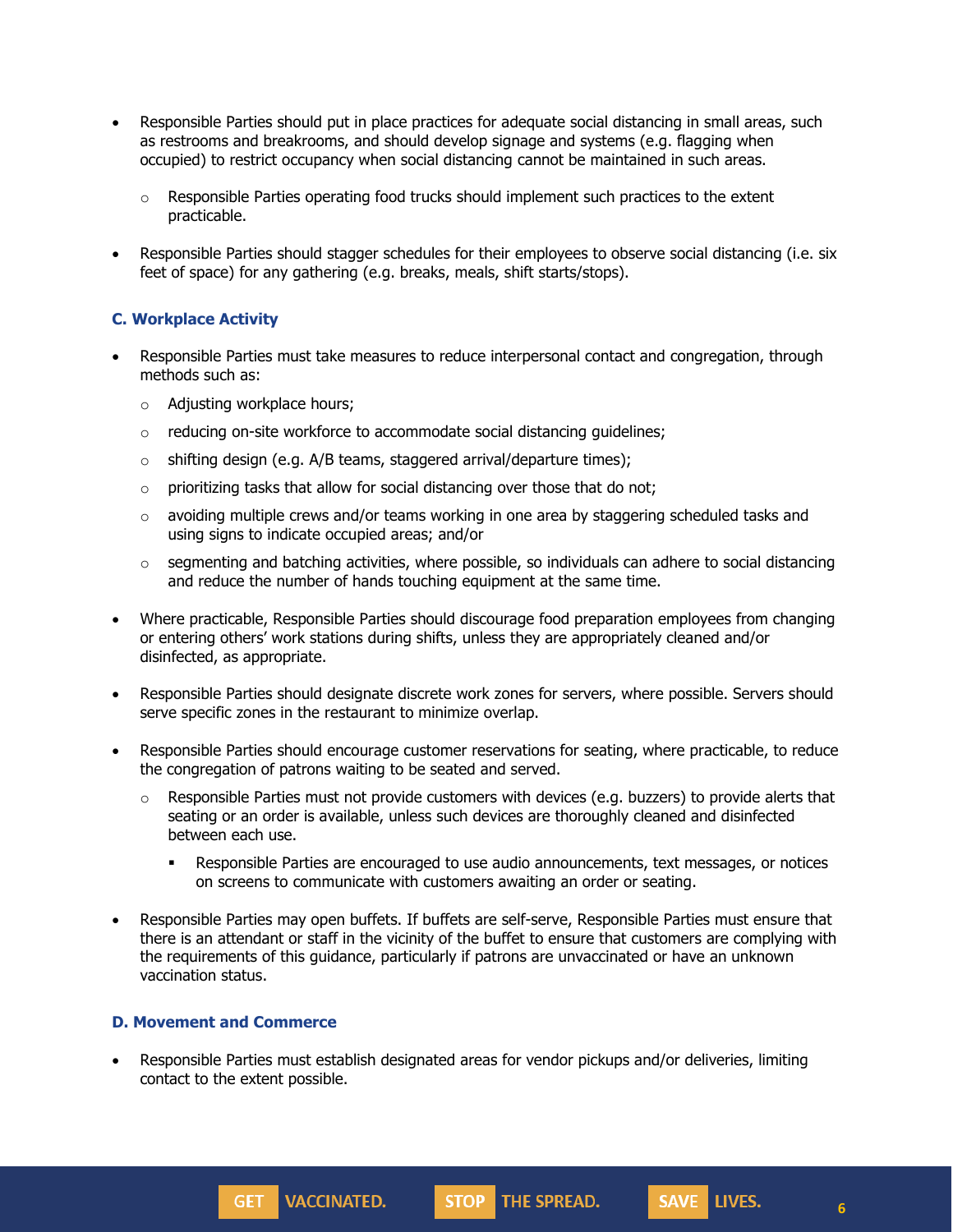- Responsible Parties should limit on-site interactions (e.g. designate an egress for workers leaving their shifts and a separate ingress for workers starting their shifts) and movements (e.g. employees should remain near their workstations as often as possible).
- For vendors that need to come on premises, Responsible Parties should ensure a one-at-a-time process, in which only one vendor delivers a product at a time, employees clean and disinfect high touch surfaces, and the next vendor can enter the premises.
- Where practicable, Responsible Parties should limit the numbers of entrances in order to (1) manage the flow of traffic into the building and (2) facilitate health screenings, as described below while remaining in compliance with fire safety and other applicable regulations.
- Develop a plan for people to maintain six feet of social distance while queuing inside or outside of the establishment for screening, as applicable.

#### **E. In-Person and Catered Events**

- Responsible Parties, including event venue and facility owners and/or operators, and event organizers (i.e., planners and producers), must comply with additional requirements for events that involve the gathering of attendees – above the State's social gathering limit – for an event, which may feature the preparation and service of food and/or beverage for parties, including but not limited to wedding receptions, celebrations, and similar private venue events, such as meetings and conferences. Effective May 3, 2021, residential events may be held above the State's residential gathering limit as long as the event is staffed and serviced by a professional, licensed caterer, the event is permitted by the respective locality or municipality, and the event strictly adheres to applicable health protocols contained within this guidance and section.
	- $\circ$  As of June 8, 2021, the State's social gathering limit is 250 or fewer people in indoor nonresidential settings and 500 or fewer people in outdoor non-residential settings.
	- o Responsible Parties must maintain sufficient employee or event staff (e.g., security) presence to ensure compliance with these health and safety requirements, including limiting capacity, prohibiting unnecessary congregations, and managing movement and traffic.
- Capacity: Responsible Parties must limit capacity of in-person and catered events to ensure the required social distancing (i.e., no distancing for fully vaccinated individuals and 6 feet of distancing for unvaccinated individuals), exclusive of employees and event staff.
	- $\circ$  Responsible Parties may have more than one event (i.e., gathering) on the same premises at the same time so long as each event is separate and distinguishable. Each event must be held in different areas on the premises (e.g., indoor vs. outdoor spaces, separate rooms). Attendees from separate events shall not share any spaces or rooms, use the same entrances/exits at the same time, or otherwise engage in in-person interaction or come into contact with each other. Restroom capacity must be limited to avoid congregation of attendees, who must wear face coverings and maintain social distance within, and while waiting for, restrooms.
		- Any concurrent events on the same premises that share attendees or a common purpose are prohibited. However, an on-premises restaurant dining room or area that serves patrons in parties who are unassociated with the event attendees may continue to serve such patrons within the designated area so long as they are separated from the event spaces or rooms.

**STOP** THE SPREAD.

• Local Health Department Notice: Responsible Parties must notify their respective county health department or local public health authority if they plan to host in-person and catered events above the State's maximum social gathering limit, which is 250 people indoors and 500 people outdoors, as of June 8, 2021.

**GET VACCINATED.**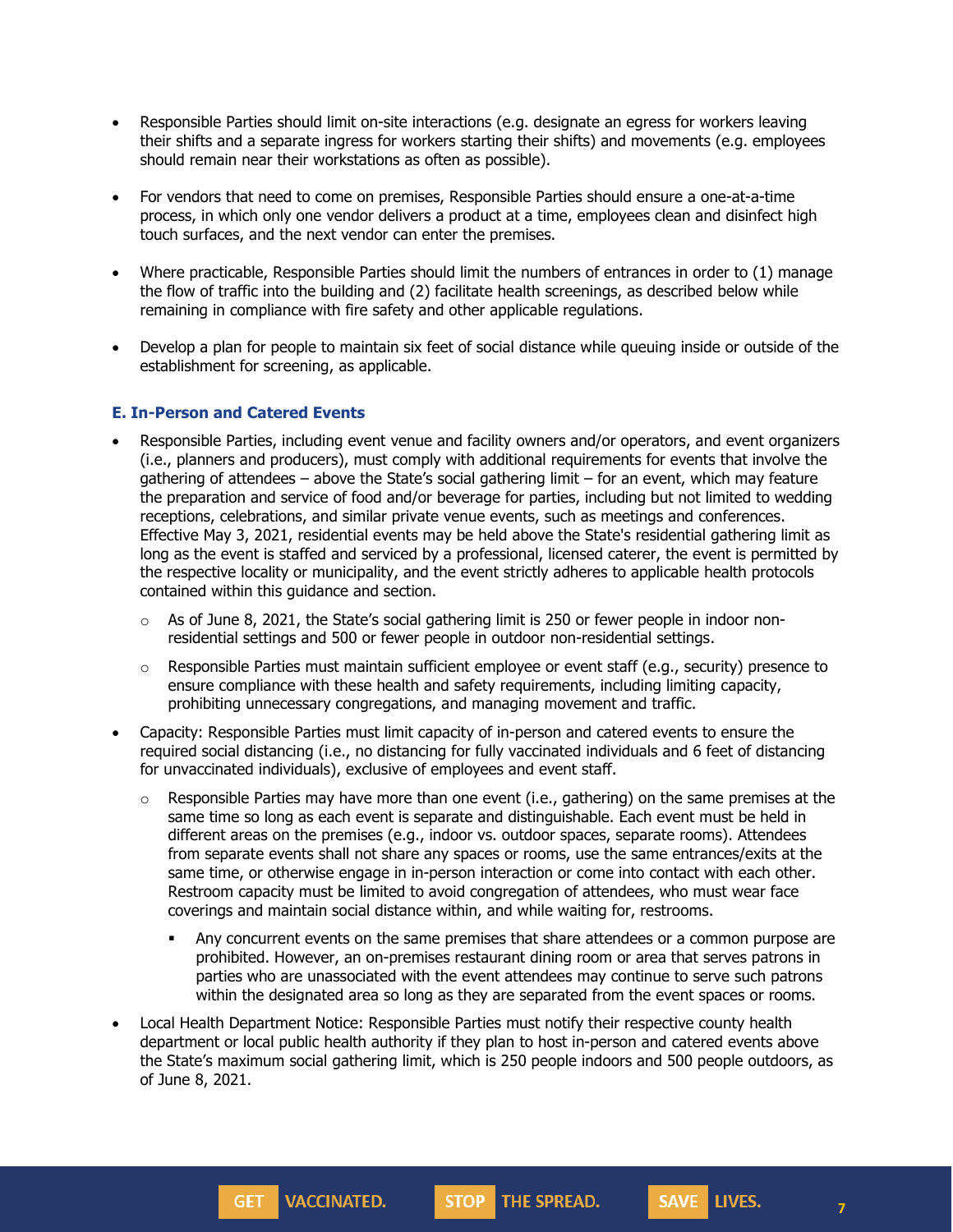- $\circ$  For each event above the social gathering limit, Responsible Parties must submit event details to the local health authority, at least 5 days in advance of the event date, and such details shall include but not be limited to the (1) Responsible Parties' contact information, (2) event name or function, (3) event address, (4) event date and time, (5) event duration (including loading and unloading times), (6) expected number of event attendees, (7) expected number of event staff, and (8) location on premises (e.g., indoor, outdoor) indicated by description and/or on event floor plan.
	- Events may be subject to inspection by local health authorities to ensure compliance with all provisions of the guidance.
- Contact Information for Tracing: For any event conducted pursuant to this section of the guidance (i.e., above the social gathering limit), Responsible Parties must require at least one attendee from each party/household/family in attendance to sign-in before or immediately upon arrival to the event, providing their name, address, and email or phone number for use in potential contact tracing efforts, if necessary.
	- $\circ$  The sign-in process may be conducted through any means that the Responsible Parties establish to collect the above contact information, including but not limited to a digital application and/or paper form.
	- $\circ$  Responsible Parties must maintain a record of the aforementioned sign-in data for a minimum period of 28 days and make such data available to State and local health authorities upon request. Responsible Parties do not need to retain individual proof of recent negative diagnostic test result or proof of immunization for COVID-19.
- Screening Testing: For any event conducted pursuant to this section of the guidance (i.e., above the social gathering limit), Responsible Parties must require and ensure that all attendees over the age of four have received a negative diagnostic test result for COVID-19 using a Food and Drug Administration (FDA) or DOH authorized polymerase chain reaction (PCR) or other nucleic acid amplification test (NAATs) of comparable analytical sensitivity performance that was performed on a specimen (e.g., swab) collected within 72 hours of the event start time. Responsible Parties may also accept negative test results for COVID-19 from an FDA authorized antigen test performed on a specimen collected within 6 hours of the event start time. All attendees must present proof of the negative diagnostic test result (e.g., mobile application, paper form) to designated employees or event staff prior to, or immediately upon, arrival to the event. (Note: This testing requirement applies specifically to indoor events above the social gathering limit; however, proof of full vaccination status requirement is applicable to both indoor and outdoor events above the social gathering limit where Responsible Parties are seeking to eliminate social distancing and remove mask requirements based on full vaccination status.)
	- $\circ$  Responsible Parties may offer to perform FDA-authorized antigen testing for attendees to obtain test results of specimens collected within 6 hours of the event on premises; provided, however, such antigen testing must meet all requirements and standards set forth by DOH, including timely and complete reporting of results to the Department's Electronic Clinical Laboratory Reporting System (ECLRS).
		- To minimize potential exposure while waiting for PCR, NAAT, or antigen test results, individuals should monitor for symptoms of COVID-19, wear a face covering when in public, maintain social distancing, and should avoid extended periods in public, contact with strangers, and large congregate settings.
	- $\circ$  Alternatively, attendees may provide proof of having completed the COVID-19 vaccination series at least 14 days prior to the date of the event.

**VACCINATED.** 

GET<sub>1</sub>

• Full vaccination status is defined as having completed the COVID-19 vaccination series of an FDA or DOH authorized vaccine at least 14 days prior to the date of the event.

**STOP** THE SPREAD.

**8**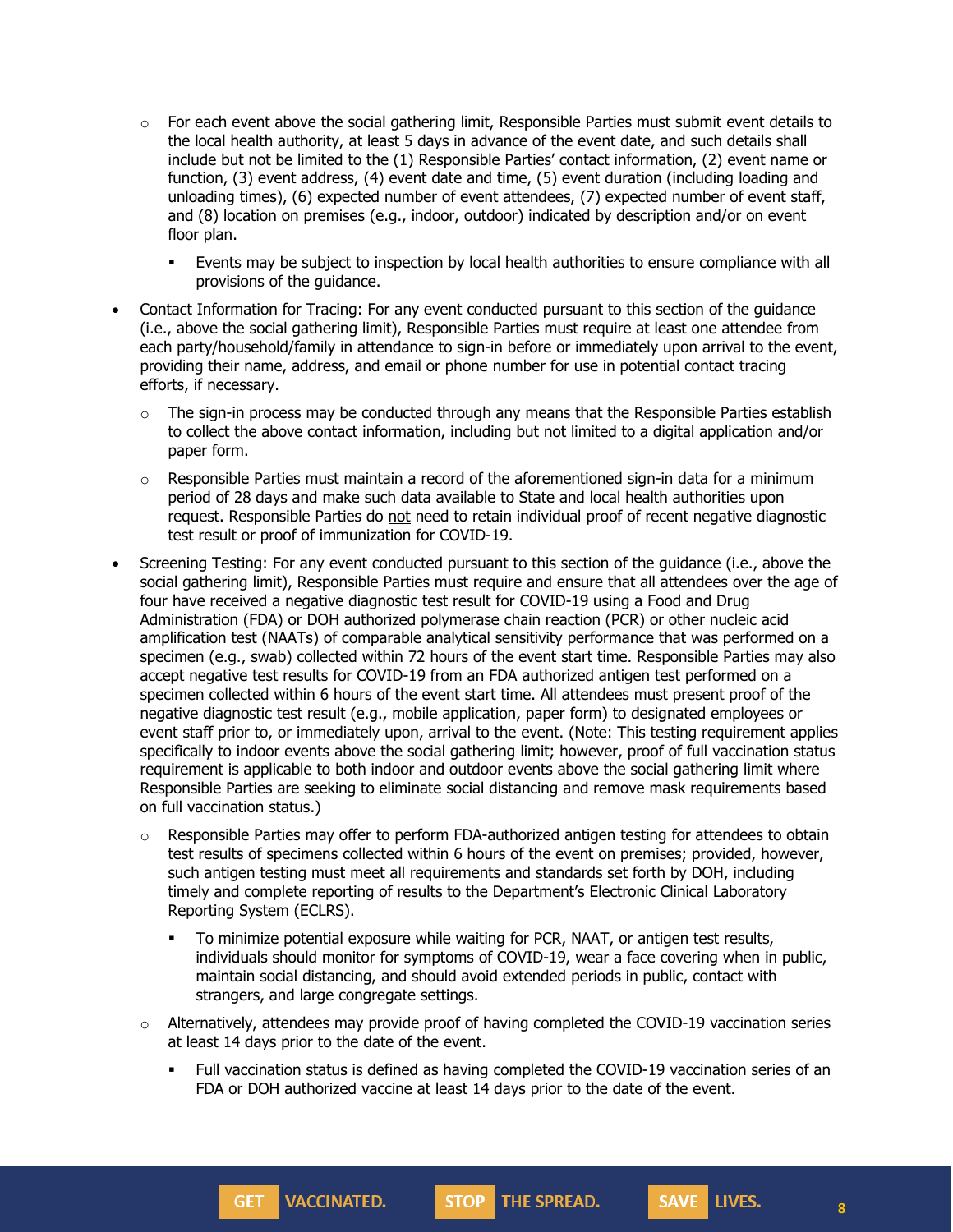- **Responsible Parties may accept proof of vaccination status through paper form, digital** application, or the State's [Excelsior](https://covid19vaccine.health.ny.gov/excelsior-pass) Pass, which provides secure, digital proof of vaccination status – but cannot rely upon self-reporting (e.g., honor system) since these events are above the social gathering limit, as outlined in the State's [guidance.](https://www.governor.ny.gov/sites/default/files/2021-05/NYS_CDCGuidance_Summary.pdf)
- Children under the age of 12 who are not yet vaccine eligible, and under the age of 16 who have not yet been vaccinated, may accompany and be seated with a vaccinated adult in a fully vaccinated section.
- $\circ$  Employees and event staff must also be tested for COVID-19 through a diagnostic test prior to events, and must be tested biweekly – every other week – thereafter for as long as they are actively engaged in hosting events and interacting in close contact with attendees. Alternatively, employees and event staff may provide proof of having completed the COVID-19 vaccination series at least 14 days prior to the date of event(s).
- o Any attendee who fails to present a negative diagnostic test result or proof of immunization, as described above, must be denied entry to the event.
- Health Screening: Responsible Parties must implement mandatory health screening for employees, event staff, and attendees prior to the event. Health screenings may be performed via signage, at point of entry, by e-mail/website, by telephone, or by electronic survey before individuals enter the establishment.
	- $\circ$  As detailed below, health screening shall consist of questions regarding current or recent COVID-19 symptoms, close or proximate contact with confirmed or suspected COVID-19 case(s), and recent positive COVID-19 test result(s).
- Distancing: Responsible Parties must ensure that all attendees practice social distancing by maintaining a distance of, at least, six feet from other individuals, except for members of the same immediate party/household/family, unless fully vaccinated.
	- $\circ$  For unvaccinated or unknown vaccination status patrons, Responsible Parties must assign each attendee to a table or area, where they must be seated while eating or drinking for the duration of the event. To the extent practicable, individuals should be seated at a table or area with members of their same immediate party/household/family.
	- $\circ$  Where unvaccinated or unknown vaccination status attendees may frequently interact with employees or event staff (e.g., host station, reception desk), Responsible Parties should install appropriate physical barriers. Further, Responsible Parties should consider implementing touchless systems for transactions that require close contact between attendees and employees/event staff (e.g., check-in).
	- $\circ$  Responsible Parties must post appropriate signage notifying attendees of social distancing requirement at the event location.
- Face Covering: Responsible Parties must ensure that unvaccinated or unknown vaccination status attendees, employees, and event staff wear acceptable face coverings at all times; provided, however, that attendees may remove their face coverings when seated at their assigned table to eat or drink. The face covering requirement applies to any attendee over the age of two and able to medically tolerate such covering.
	- o Responsible Parties may temporarily allow certain attendees to remove face coverings while presenting/speaking at the event, provided that such attendee maintain 12 feet of social distance, or be separated by an appropriate physical barrier, from other attendees, unless fully vaccinated.

STOP THE SPREAD.

 $\circ$  Responsible Parties must post appropriate signage notifying attendees of face covering requirement at the event location.

**VACCINATED.** 

**GET** 

**9**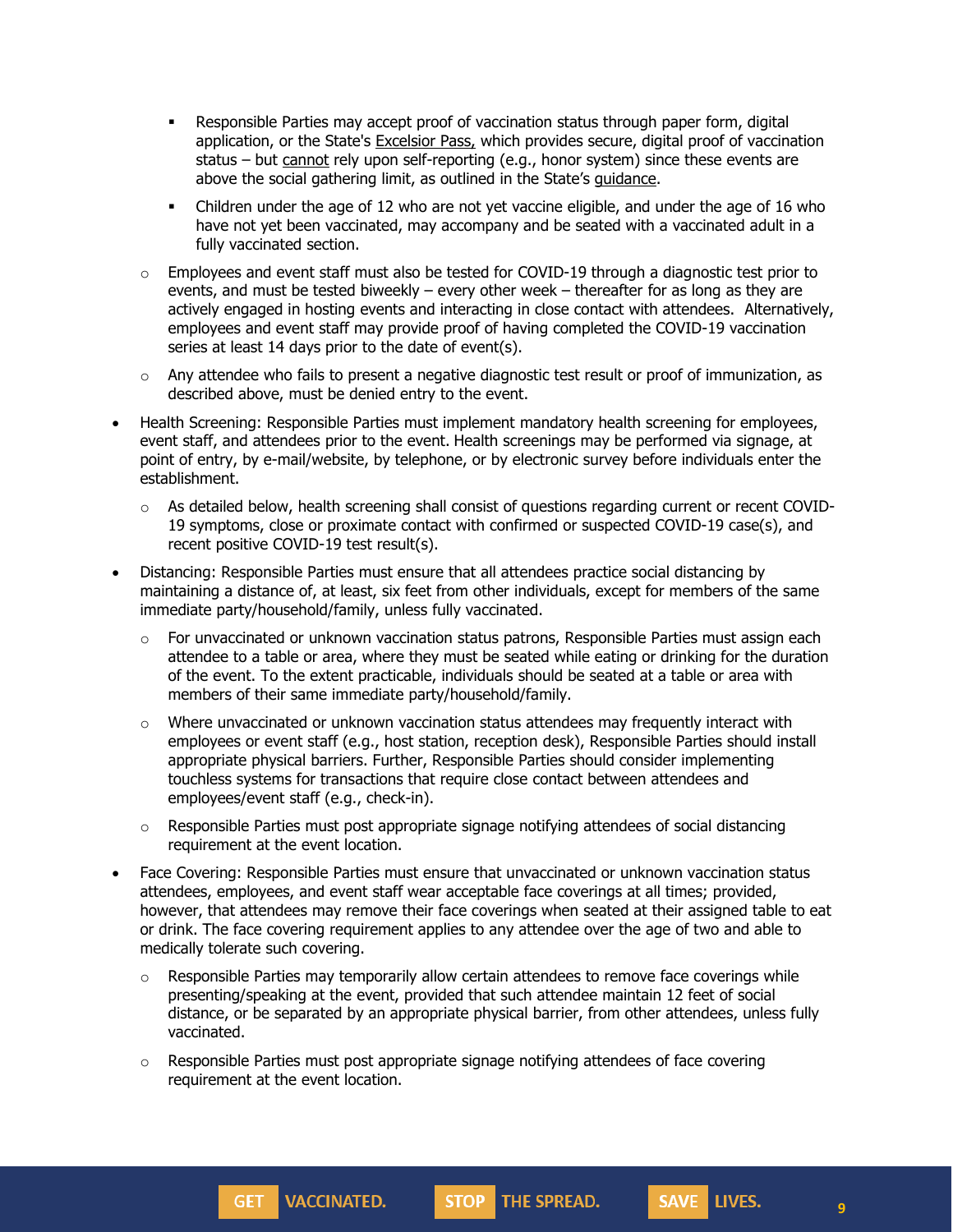- Controlled Movement: Responsible Parties must ensure that all event attendees are confirmed in advance (e.g., guest list) to ensure compliance with occupancy, plan movement of individuals throughout the premises, and prevent unnecessary congregation or foot-traffic congestion in common areas (e.g., entrances, exits, restrooms).
	- $\circ$  Responsible Parties must designate points of ingress/egress throughout the premises to ensure capacity and occupancy compliance.
	- $\circ$  Responsible Parties should develop a system to stagger the ingress/egress of attendees at the event venue or facility (e.g., timed entry, distanced waiting zones).
	- $\circ$  Responsible Parties should adopt one-directional paths for attendees on floors and stairs, where practicable.
- Activities: Responsible Parties must ensure that attendees are not congregating, except when seated at their assigned table, unless fully vaccinated. Unvaccinated or unknown vaccination status attendees should only be standing when necessary (e.g., enter/exit, restroom, use of staffed buffet), when essential to the event (e.g., entrance of bride and groom), or when permitted as follows:
	- $\circ$  Responsible Parties may provide cocktail receptions for unvaccinated or unknown vaccination status attendees where standing is permitted with strict adherence to social distancing; provided, however, that attendees only remove their face coverings and consume food and beverages while seated. Further, attendees must not remove their face covering and must not consume food and beverage if members of different parties/households/families are within six feet.
	- $\circ$  Responsible Parties may permit live music, entertainment (e.g., DJ), and/or dancing within the following parameters, which will be revisited by the State as the public health condition continues to change:
		- Live music performers and other entertainers, particularly if unmasked or playing a wind instrument, must be separated from attendees by either 12 feet or an appropriate physical barrier, unless fully vaccinated.
		- Select attendees who are designated to the Responsible Parties prior to the event may participate in ceremonial dances with members of their immediate party/household/family (e.g., first dances at a wedding reception) so long as they maintain six feet of separation from other attendees throughout the dance, unless fully vaccinated.
		- Unvaccinated or unknown vaccination status attendees may dance in designated and clearly marked area(s) (e.g., dance floor), as long as attendees wear face coverings and maintain six feet of social distance, except from members of their same party (e.g., dates), family, or household. To allow such attendees to maintain appropriate social distance while dancing, event organizers may consider setting and enforcing capacity limits for dance floors, assigning tables of attendees to different times on the dance floor, alternating which tables of attendees can dance at a given time, dividing the dance floor into zones for tables of attendees, and/or other measures to reduce potential crowding and close contact among attendees.

# **II. PLACES**

### **A. Kitchen Area**

• Before returning to work, Responsible Parties must complete pre-return checks and assessments of kitchen systems to ensure a healthy and safe environment.

**STOP** THE SPREAD.

Responsible Parties must ensure kitchen staff wear face coverings at all times, unless fully vaccinated.

**GET VACCINATED.**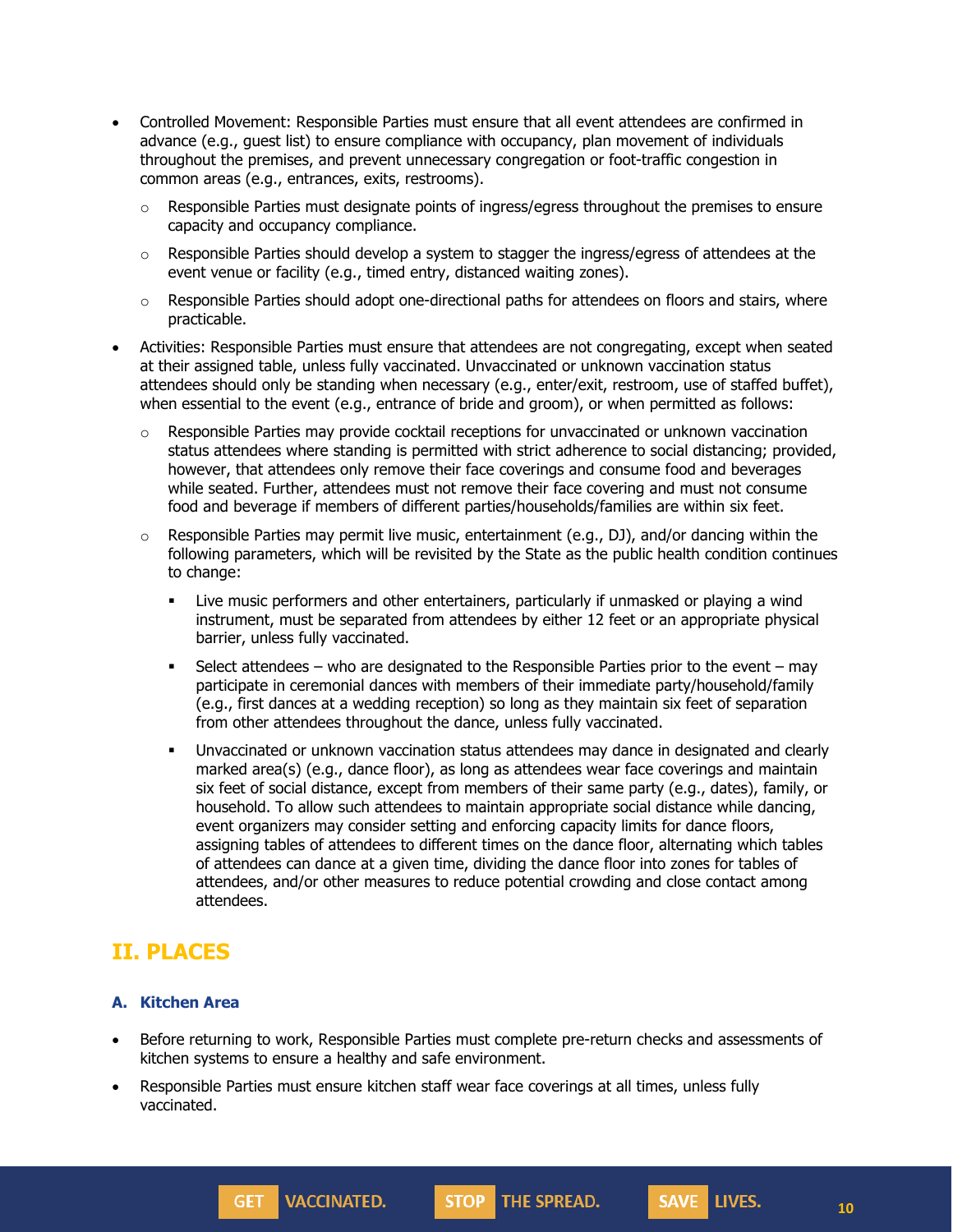- Responsible Parties should reconfigure kitchens to maintain six feet distance, to the extent possible.
	- $\circ$  Responsible Parties should stagger shifts, if possible, to do work (e.g. food prep) ahead of time.
- To the extent possible, Responsible Parties should assign kitchen staff to one station throughout their shift (e.g. salad or grill or desserts).
- Where applicable, Responsible Parties should establish markers in work stations and areas with tape on the floor to signal six feet distance in all directions.
- Responsible Parties should encourage kitchen staff to place items on the counter for the next person to pick up rather than pass items from hands to hands.
- Responsible Parties must minimize sharing of kitchen equipment between staff (e.g. knives, pots, rags/towels), where possible.

#### **B. Protective Equipment**

- In addition to the necessary PPE as required for certain workplace activities, Responsible Parties must procure, fashion, or otherwise obtain acceptable face coverings and provide such coverings to their employees while at work at no cost to the employee. Responsible Parties should have an adequate supply of face coverings, masks and other required PPE on hand should an employee need a replacement or should a vendor be in need. Acceptable face coverings include, but are not limited to, cloth masks, surgical masks, and N95 respirators.
- Face coverings must be cleaned or replaced after use and may not be shared. Please consult the [CDC](https://www.cdc.gov/coronavirus/2019-ncov/community/guidance-business-response.html) for additional information on cloth face coverings and other types of PPE, as well as instructions on use and cleaning.
	- $\circ$  Note that cloth face coverings or disposable masks shall not be considered acceptable face coverings for workplace activities that impose a higher degree of protection for face covering requirements. For example, if N95 respirators are traditionally required for specific food service activities, a cloth or homemade mask would not suffice. Responsible Parties must adhere to OSHA standards for such safety equipment.
- Responsible Parties must allow their employees to use their own acceptable face coverings but cannot require their employees to supply their own face coverings. Further, this guidance shall not prevent employees from wearing their personally owned additional protective coverings (e.g. surgical masks, N95 respirators, or face shields), or if the Responsible Parties otherwise require employees to wear more protective PPE due to the nature of their work. Employers should comply with all applicable OSHA standards.
- Responsible Parties must ensure that all staff wear face coverings at all times, unless fully vaccinated. Responsible Parties must ensure staff practice hand hygiene and use bare hand barriers consistent with State and Local Sanitary Codes.
	- o If employees wear gloves during non-food preparation activities, Responsible Parties must:
		- Ensure employees replace gloves frequently; and
	- $\circ$  If employees do not wear gloves, Responsible Parties must ensure employees frequently wash and/or sanitize their hands.



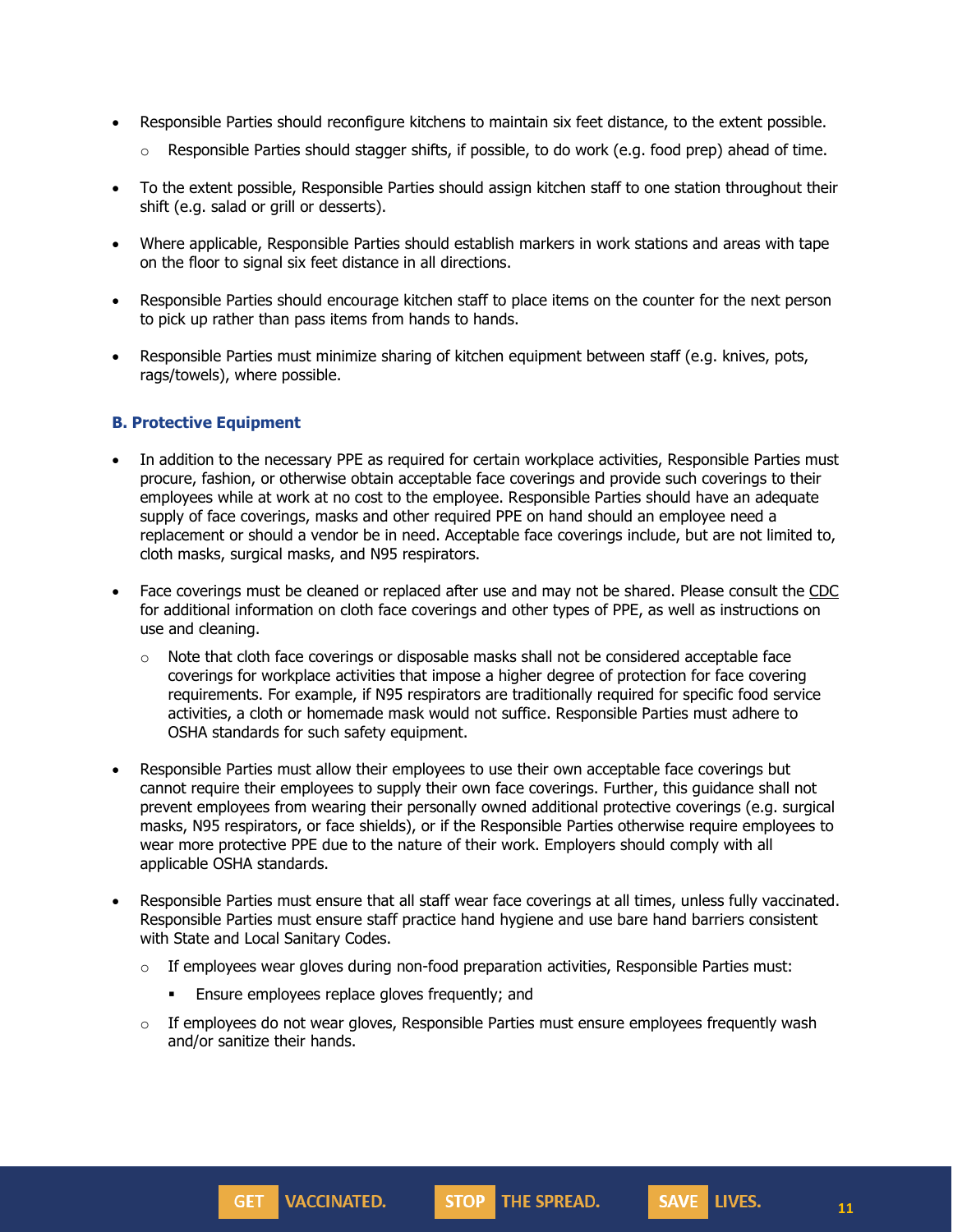- **Responsible Parties must ensure that employees who are bussing tables wash their hands** with soap and water and, if they are wearing gloves, replace their gloves, before and after cleaning and disinfecting tables.
- Responsible Parties must only permit customer entry into the establishment if they wear an acceptable face covering; provided, however, that the customer is over the age of two and able to medically tolerate such covering, unless fully vaccinated.
	- $\circ$  Responsible Parties should require unvaccinated or unknown vaccination status customers to wear face coverings when not seated at a table (e.g. when waiting for pickup, placing order at counter or window, walking to/from table, walking to/from restroom).
	- o Once seated, Responsible Parties should encourage, but not require customers to wear face coverings when not eating and/or drinking.
- Responsible Parties must put in place measures to limit the sharing of objects, such as kitchen tools, pens and pads, as well as the touching of shared surfaces, such as doorknobs, keypads, and touchscreens; or, require workers to wear gloves (trade-appropriate or medical) when in contact with shared objects or frequently touched surfaces; or, require workers to wash their hands before and after contact.
- Responsible Parties must train their employees on how to adequately put on, take off, clean (as applicable), and discard PPE, including but not limited to, appropriate face coverings.

### **B. Hygiene, Cleaning, and Disinfection**

- Responsible Parties must ensure adherence to hygiene and cleaning and disinfection requirements as advised by the CDC and DOH, including "Guidance for Cleaning and [Disinfection](https://coronavirus.health.ny.gov/system/files/documents/2020/03/cleaning_guidance_general_building.pdf) of Public and Private Facilities for [COVID-19](https://coronavirus.health.ny.gov/system/files/documents/2020/03/cleaning_guidance_general_building.pdf)," and the "STOP THE [SPREAD](https://coronavirus.health.ny.gov/system/files/documents/2020/04/13067_coronavirus_protectyourself_poster_042020.pdf)" poster, as applicable. Responsible Parties must maintain logs that include the date, time, and scope of cleaning and disinfection.
- Responsible Parties must provide and maintain hand hygiene stations on site, as follows:
	- $\circ$  For handwashing: soap, running warm water, disposable paper towels, and a lined garage can.
	- $\circ$  For hand sanitizing: an alcohol-based hand sanitizer containing at least 60% alcohol for areas where handwashing facilities may not be available or practical.
	- $\circ$  Responsible Parties should make hand sanitizer available throughout high touch areas (e.g. outside restrooms). It should be placed in convenient locations, such as at entrances, exits, cashiers. Touch-free hand sanitizer dispensers should be installed where possible.
	- $\circ$  In food trucks and concessions where Responsible Parties are unable to provide running water stations, employees should wear gloves or regularly use hand sanitizing and continue to comply with federal, state, and local food handling and hygiene requirements.
- Responsible Parties should place signage near hand sanitizer stations indicating that visibly soiled hands should be washed with soap and water; hand sanitizer is not effective on visibly soiled hands.
- Place receptacles around the site for disposal of soiled items, including PPE.
- For take-out/delivery, Responsible Parties must:
	- $\circ$  Provide hand hygiene stations for customers waiting for food and/or drinks;



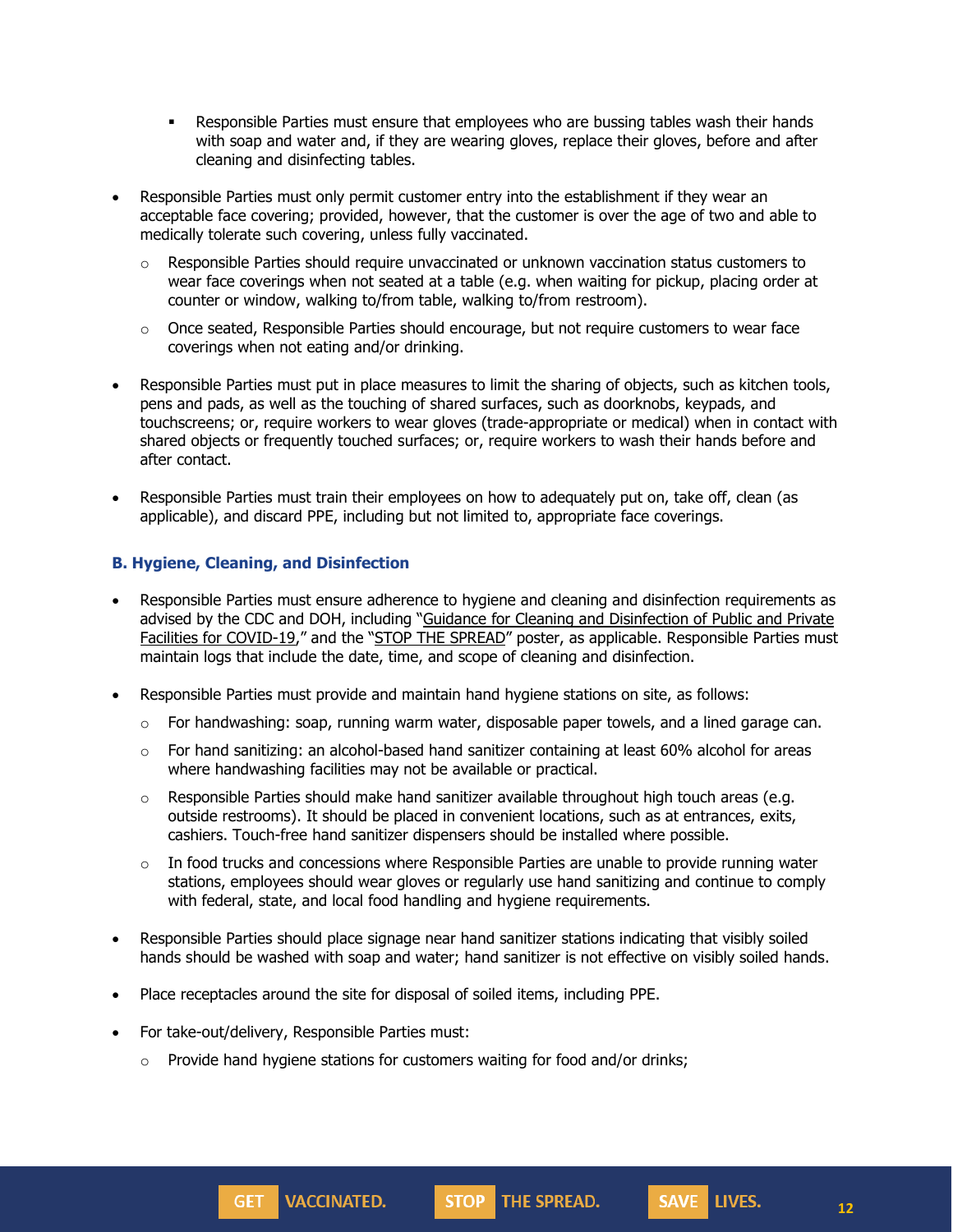- $\circ$  Ensure staff wash hands with soap and water or use hand sanitizer, and, if staff use gloves, regularly replace them; and
- $\circ$  Ensure, if pick-up/delivery is in indoors/enclosed space, windows and/or doors are opened to allow for ventilation.
- Responsible Parties must provide appropriate cleaning and disinfection supplies for shared and frequently touched surfaces and encourage their employees to use these supplies following manufacturer's instructions for use before and after use of these surfaces, followed by hand hygiene.
- Responsible Parties must conduct regular cleaning and disinfection of the site and more frequent cleaning and disinfection for high risk areas used by many individuals and for frequently touched surfaces. Cleaning and disinfection must be rigorous and ongoing and should occur at least after each shift, daily, or more frequently as needed. Please refer to DOH's "Interim [Guidance](https://coronavirus.health.ny.gov/system/files/documents/2020/03/cleaning_guidance_general_building.pdf) for Cleaning and [Disinfection](https://coronavirus.health.ny.gov/system/files/documents/2020/03/cleaning_guidance_general_building.pdf) of Public and Private Facilities for COVID-19" for detailed instructions on how to clean and disinfect facilities.
	- $\circ$  Responsible Parties must ensure regular cleaning and disinfection of restrooms. Restrooms should be cleaned and disinfected more often depending on frequency of use.
		- **•** Responsible Parties must ensure distancing rules are adhered to by using signage, occupied markers, or other methods to reduce restroom capacity where feasible.
		- **Responsible Parties must ensure that equipment and tools are regularly cleaned and** disinfected using registered disinfectants, including at least as often as employees change workstations or move to a new set of tools. Refer to the Department of Environmental Conservation (DEC) list of [products](http://www.dec.ny.gov/docs/materials_minerals_pdf/covid19.pdf) registered in New York State and identified by the EPA as effective against COVID-19.
	- $\circ$  If cleaning or disinfection products or the act of cleaning and disinfecting causes safety hazards or degrades the material or machinery, Responsible Parties must put in place hand hygiene stations for between use and/or supply disposable gloves and/or limitations on the number of employees using such machinery.
	- $\circ$  Responsible Parties must provide for the cleaning and disinfection of exposed areas in the event an individual is confirmed to have COVID-19, with such cleaning and disinfection to include, at a minimum, all heavy transit areas and high-touch surfaces (e.g. shared tools, equipment, machines, work stations, keypads, telephones, vending machines, communal coffee stations).
- CDC guidelines on "Cleaning and [Disinfecting](https://www.cdc.gov/coronavirus/2019-ncov/community/disinfecting-building-facility.html) Your Facility" if someone is suspected or confirmed to have COVID-19 are as follows:
	- $\circ$  Close off areas used by the person suspected or confirmed to have COVID-19.
		- Affected areas need to be close off and cleaned and disinfected.
		- If an employee of a food truck is suspected or confirmed to have COVID-19, the food truck must be closed until cleaned and disinfected.
	- o Open outside doors and windows to increase air circulation in the area.

**GET VACCINATED.** 

- o Wait 24 hours before you clean and disinfect. If 24 hours is not feasible, wait as long as possible.
- $\circ$  Clean and disinfect all areas used by the person suspected or confirmed to have COVID-19, such as offices, bathrooms, common areas, and shared equipment.
- $\circ$  Once the area has been appropriately cleaned and disinfected, it can be reopened for use.
	- Workers without close or proximate contact with the person who is suspected or confirmed to have COVID-19 can return to the work area immediately after cleaning and disinfection.

**STOP** THE SPREAD.

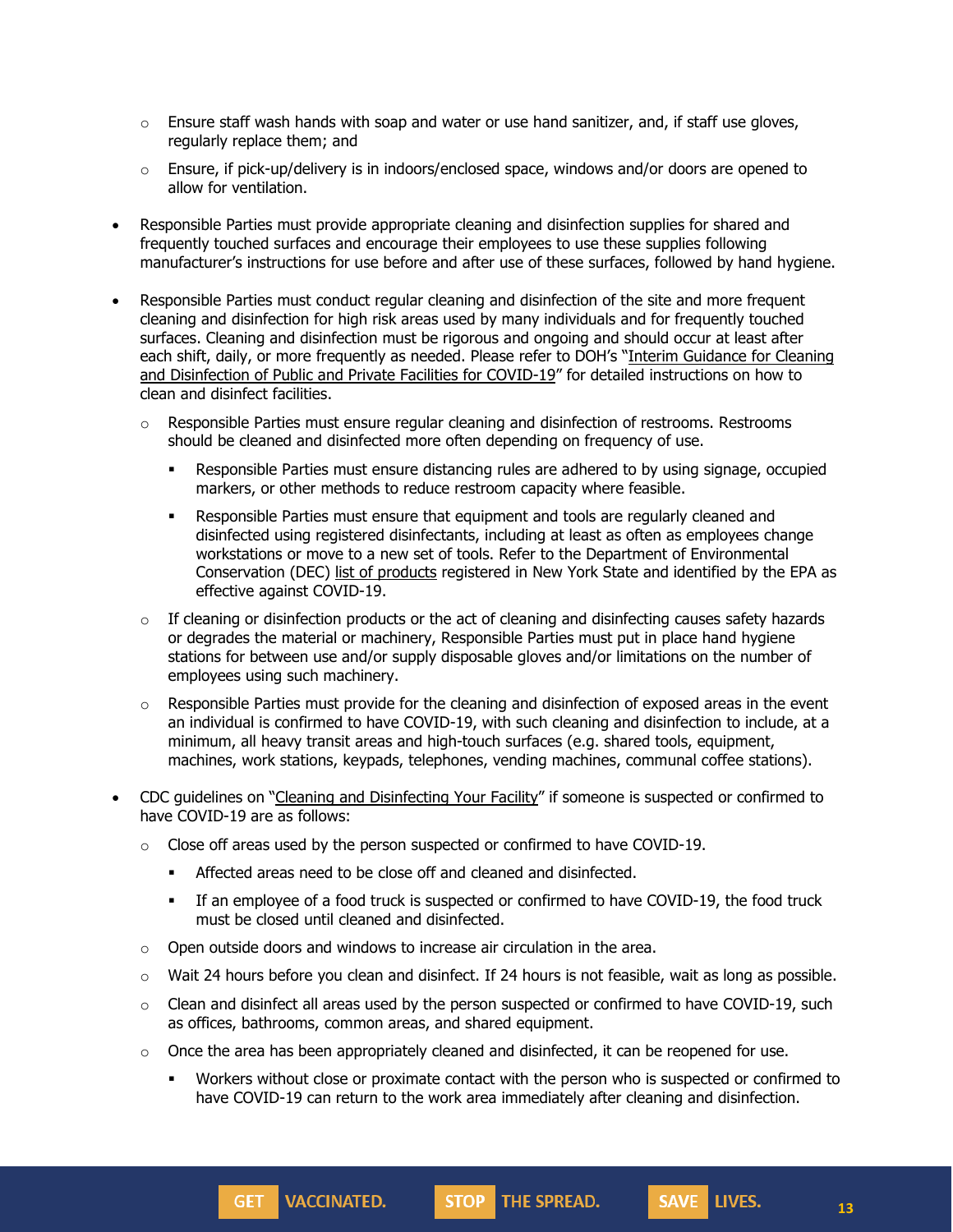- Refer to DOH's "Interim Guidance for Public and Private [Employees](https://coronavirus.health.ny.gov/system/files/documents/2020/06/doh_covid19_publicprivateemployeereturntowork_053120.pdf) Returning to Work Following [COVID-19](https://coronavirus.health.ny.gov/system/files/documents/2020/06/doh_covid19_publicprivateemployeereturntowork_053120.pdf) Infection or Exposure" for information on "close or proximate" contacts.
- $\circ$  If more than seven days have passed since the person who is suspected or confirmed to have COVID-19 visited or used the facility, additional cleaning and disinfection is not necessary, but routine cleaning and disinfection should continue.
- Responsible Parties must prohibit employees from sharing food and beverages among themselves, encourage employees to bring lunch from home, and reserve adequate space for employees to observe social distancing while eating meals.
- Responsible Parties must ensure that all condiments provided directly to customers be in single-use disposable containers or reusable containers that are regularly cleaned and disinfected, ideally between each party's use.
- Responsible Parties should ensure that guests are provided with single use, paper, disposable menus and/or that menus are displayed on white boards/chalk boards/televisions/projectors, where possible. If non-disposable menus are used, Responsible Parties must clean and disinfect the menus between each party's use.
	- $\circ$  Responsible Parties should encourage customers to view menus online (e.g. on their own smartphone or electronic device) where possible.

## **C. Communications Plan**

- Responsible Parties must affirm that they have reviewed and understand the state-issued industry guidelines, and that they will implement them.
- Responsible Parties should develop a communications plan for employees, vendors, and customers that includes applicable instructions, training, signage, and a consistent means to provide employees with information. Responsible Parties may consider developing webpages, text and email groups, and social media.

# **III. PROCESSES**

### **A. Screening and Testing**

- Responsible Parties must implement mandatory daily health screening practices of their employees and, where practicable, vendors, but such screening shall not be mandated for customers and delivery personnel.
	- $\circ$  Screening practices may be performed via signage or remotely (e.g. by telephone or electronic survey), before the employee reports to the site, to the extent possible; or may be performed on site.
	- o Screening should be coordinated to prevent employees from intermingling in close or proximate contact with each other prior to completion of the screening.
	- $\circ$  Health screenings may be performed via signage, at point of admission, by e-mail/website, by telephone, or by electronic survey before individuals enter the establishment. Health screenings should include questions on:



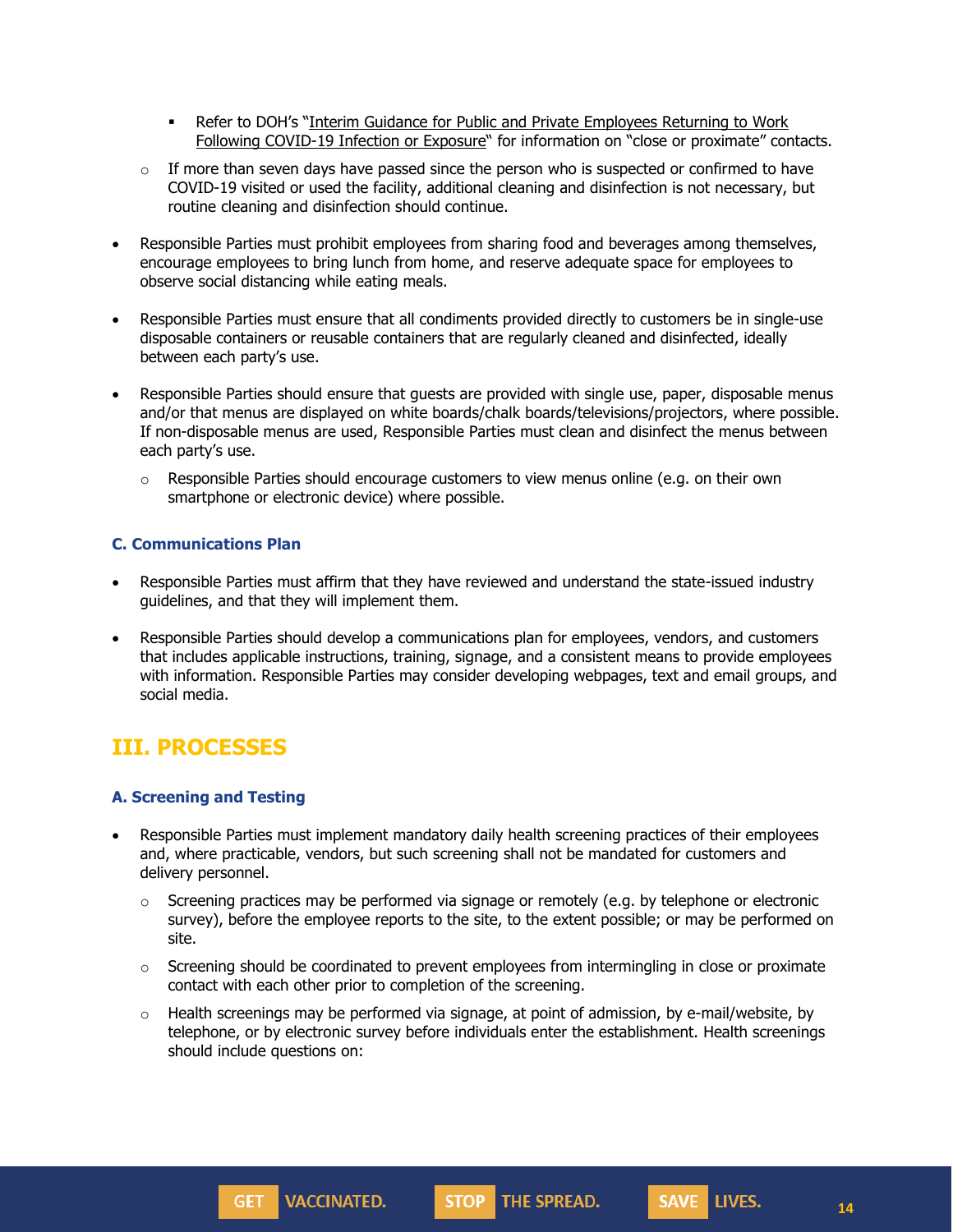- o **COVID-19 Symptoms**: Is currently experiencing, or has recently (within the past 48 hours) experienced, any symptoms of COVID-19;
	- CDC advises that COVID-19 symptoms may include fever or chills, cough, shortness of breath or difficulty breathing, fatigue, muscle or body aches, headache, new loss of taste or smell, sore throat, congestion or runny nose, nausea or vomiting, or diarrhea; however, a few of these symptoms may occur with pre-existing medical conditions, such as allergies or migraines, that have been diagnosed by a health care practitioner. In those cases, individuals should only answer "yes" if symptoms are new or worsening.
	- Refer to CDC guidance on "Symptoms of [Coronavirus](https://www.cdc.gov/coronavirus/2019-ncov/symptoms-testing/symptoms.html)" for the most up to date information on symptoms associated with COVID-19.
- o **COVID-19 Contacts**: Has had close contact (or proximate contact as determined by health authorities) in the past 10 days with any person confirmed by diagnostic test, or suspected based on symptoms, to have COVID-19; and/or
	- DOH advises that close contact is being within six feet of an individual for 10 minutes or more within a 24-hour period, starting from 2 days before their symptoms developed or if asymptomatic, 2 days before they were tested. (Close contact does not include individuals who work in a health care setting wearing appropriate, required PPE.)
	- This exclusion shall not apply for individuals who (1) have been fully vaccinated against COVID-19 with an FDA or DOH authorized COVID-19 vaccine – defined as 14 days after completion of the vaccine series or (2) fully recovered from a lab-confirmed COVID-19 case within the past 3 months. (In lieu of quarantine following close contact, such individuals will need to monitor for COVID-19 symptoms for 14 days following an exposure.)
- o **COVID-19 Positive Test**: Has tested positive for COVID-19 through a diagnostic test in the past 10 days.
- Responsible Parties cannot mandate that customers complete a health screen or provide contact information – unless at an in-person or catered event above the social gathering limit as advised above – but may encourage customers to do so. Responsible Parties may provide an option for customers to provide contact information so they can be logged and contacted for contact tracing, if necessary.
- Responsible Parties must require employees to immediately disclose if and when their responses to any of the aforementioned questions changes, such as if they begin to experience symptoms, including during or outside of work hours.
- In addition to the screening questionnaire, temperature checks may also be conducted per U.S. Equal Employment Opportunity Commission or DOH guidelines. Responsible Parties are prohibited from keeping records of employee health data (e.g. the specific temperature data of an individual), but are permitted to maintain records that confirm individuals were screened and the result of such screening (e.g., pass/fail, cleared/not cleared).
	- $\circ$  Temperature checks are optional and not required for activities and operated conducted pursuant to this guidance, including events above the social gathering limit.
- Responsible Parties must ensure that any personnel performing screening activities, including temperature checks, are appropriately protected from exposure to potentially infectious workers or vendors entering the site. Personnel performing screening activities should be trained by employeridentified individuals who are familiar with CDC, DOH, and OSHA protocols.
- Screeners should be provided and use PPE, including at a minimum, a face mask, and may include gloves, a gown, and/or a face shield.

**STOP** THE SPREAD.

**VACCINATED.** 

GET<sub>1</sub>

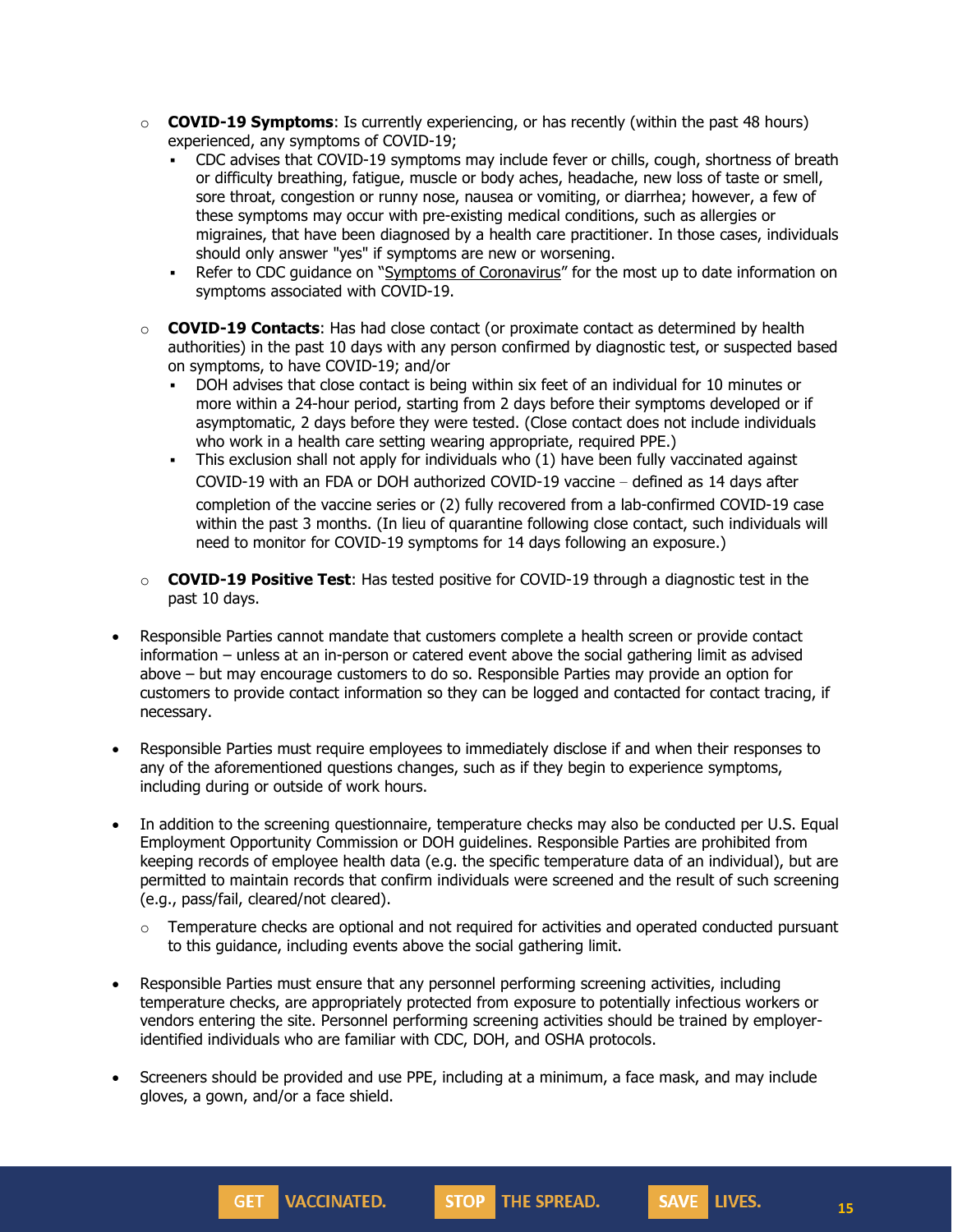- An individual who screens positive for COVID-19 symptoms must not be allowed to enter the premises and must be sent home with instructions to contact their healthcare provider for assessment and testing.
	- $\circ$  Responsible Parties should provide such individuals with information on healthcare and testing resources.
	- $\circ$  Responsible Parties must immediately notify the state and local health department about the case if test results are positive for COVID-19.
- Responsible Parties should refer to DOH's "Interim Guidance for Public and Private [Employees](https://coronavirus.health.ny.gov/system/files/documents/2020/06/doh_covid19_publicprivateemployeereturntowork_053120.pdf) Returning to Work Following [COVID-19](https://coronavirus.health.ny.gov/system/files/documents/2020/06/doh_covid19_publicprivateemployeereturntowork_053120.pdf) Infection or Exposure" regarding protocols and policies for employees seeking to return to work after a suspected or confirmed case of COVID-19 or after the employee had close or proximate contact with a person with COVID-19.
- Responsible Parties must designate a central point of contact, which may vary by activity, location, shift or day, responsible for receiving and attesting to having reviewed all questionnaires, with such contact also identified as the party for individuals to inform if they later are experiencing COVID-19 related symptoms, as noted on the questionnaire.
- Responsible Parties must designate a site safety monitor whose responsibilities include continuous compliance with all aspects of the site safety plan.
- To the extent possible, Responsible Parties should maintain a log of every person, including workers and vendors, who may have close or proximate contact with other individuals at the work site or area; excluding customers and deliveries that are performed with appropriate PPE or through contactless means. The log should contain contact information, such that all contacts may be identified, traced and notified in the event an employee is diagnosed with COVID-19. Responsible Parties must cooperate with state and local health department contact tracing efforts.

### **B. Tracing and Tracking**

- Responsible Parties must notify the state and local health department immediately upon being informed of any positive COVID-19 test result by a worker at their site.
- In the case of an employee, vendor, or customer who interacted at the business testing positive, the Responsible Parties must cooperate with the state and local health department to trace all contacts in the workplace, and the health department where the site is located must be notified of all employees logged and vendors/customers (as applicable) who entered the food service location dating back 48 hours before the individual first experienced COVID-19 symptoms or tested positive, whichever is earlier. Confidentiality must be maintained as required by federal and state law and regulations.
- Local health departments may, under their legal authority, implement monitoring and movement restrictions of infected or exposed persons including home isolation or quarantine.
- Individuals who are alerted that they have come into close or proximate contact with a person with COVID-19, and have been alerted via tracing, tracking or other mechanism, are required to selfreport to their employer at the time of alert and shall follow the protocol described and referenced above.



GET<sub>1</sub>